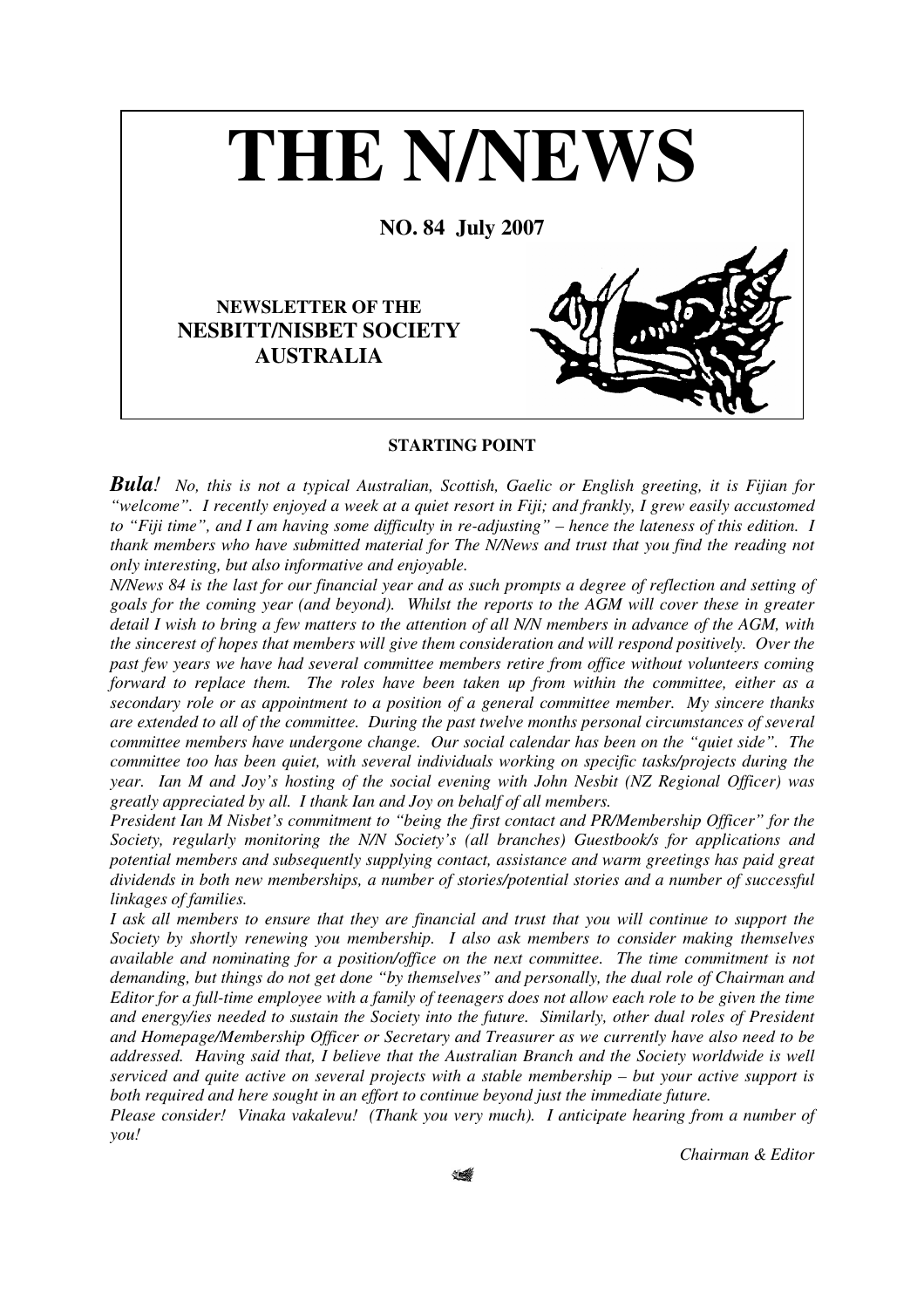# **NOTICE BOAR-D**

(Upcoming events in the Local and Overseas Calendar)

| Aug $3-6$ | 2007 N/N - North America Gathering, Livonia, Michigan, USA |
|-----------|------------------------------------------------------------|
| Oct       | $N/NEWS \# 85$                                             |
| Oct       | Annual General Meeting – details to be advised.            |
| Dec       | Christmas Gathering                                        |
|           |                                                            |

Note: the social calendar can be viewed on the homepage.

#### ∜∰

# **CONTENTS**

THE N/NEWS No. 84 July 2007

| N/N - variants "A rose by any other name "4        |  |  |
|----------------------------------------------------|--|--|
|                                                    |  |  |
|                                                    |  |  |
|                                                    |  |  |
|                                                    |  |  |
|                                                    |  |  |
|                                                    |  |  |
| Biographical Dictionary - updates requested 5      |  |  |
| <b>Robert Charles Nisbet – antecedents wanted5</b> |  |  |
|                                                    |  |  |
|                                                    |  |  |
|                                                    |  |  |
|                                                    |  |  |
|                                                    |  |  |
|                                                    |  |  |
|                                                    |  |  |
|                                                    |  |  |
|                                                    |  |  |
| <b>NESBITT/NISBET SOCIETY CONTACTS 8</b>           |  |  |

### ∜

### **SOCIAL NEWS**

*The N/N Society – North America clan gathering in Livonia, Michigan, August 3rd-5 th takes place as this newsletter is being produced & distributed. To the organising committee - well done and I trust that it has been a rewarding experience and a great success. Unfortunately, the Australian Branch was not represented; however, the opportunity and open invitation to commune with fellow N/N's is highly regarded and appreciated. We look forward to reports of the gathering.*

## **MEM-BOAR-SHIP**

We are happy to welcome the following new members to the Society:

- Richard & Corrine Naisbitt of Duncraig, WA
- Penny Jakeman & Neal Young of Longreach, Qld
- Kevin\* & Beverly Nisbet of Pyes Pa, Tauranga, NZ
- Paul Nisbet of Hamilton, Old.

New e-mail addresses have been recorded for the following members:

- **Brian Nesbitt**
- **Judy Hand**
- **James Nishet**

*\* In this one edition of the newsletter we welcome Kevin into membership, include a search request for antecedents and also note his passing.*

**\*\*\***

### **Annual Subscriptions**

Please check your records to ensure that your membership is current. Annual Subscription notices will be issued early in our new financial year – please attend to their payment promptly, thus making the Treasurer's and committee's life that bit easier.

## 14

## **OBITUARY**

### **Kevin Nisbet**

*Whilst only briefly associated with the N/N Society, the passing of Kevin Nisbet on 14 th July, 2007 is noted with sadness. We extend our condolences to Beverly and family.*

## كصاد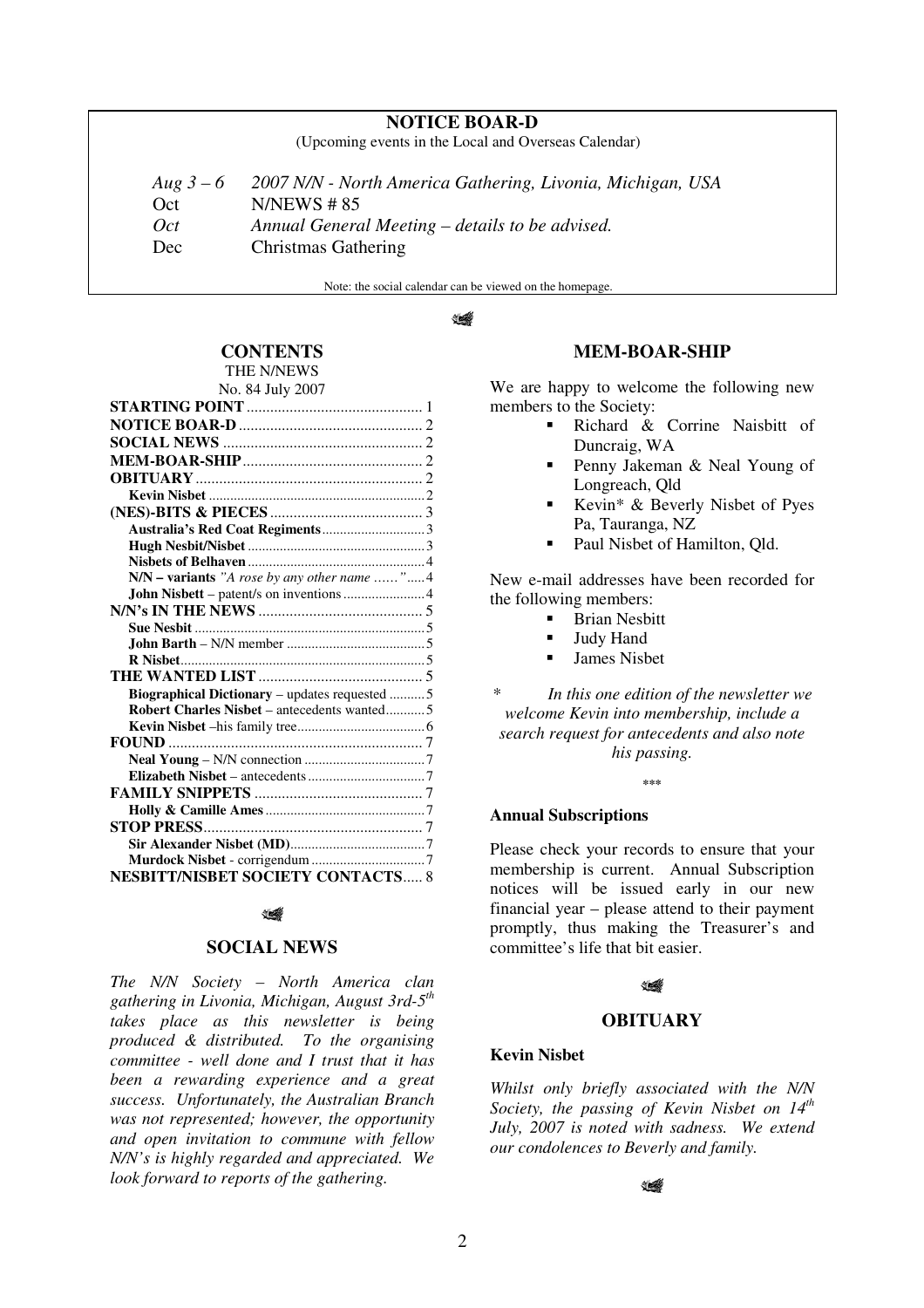## **(NES)-BITS & PIECES**

### **Australia's Red Coat Regiments**

Whilst we have concentrated on N/N migrant ancestors, it may well be that the first N/N in Australia and/or New Zealand was in fact a "Red Coat" – a British soldier from one of the numerous regiments who served in various capacities over a number of years in the early colonies and penal settlements. Indeed it appears that James Nesbit of the 1<sup>st</sup>/48<sup>th</sup> Foot Regiment arrived in 1817. The records from which the following details were extracted contain (separate) lists of soldiers who have been identified as having remained in Australia, either as settlers or as deserters, no N/N's were noted in either context. Those that served, and then presumably returned to England, are:

1<sup>st</sup>/48<sup>th</sup> Foot (The Northamptonshire) Regiment 1817-1824 Nesbit, James *Arrived Port Jackson in July/August 1817*

1st/21st Royal North British Fusiliers Regiment 1833-1839 Nisbet, Hugh

1<sup>st</sup>/28<sup>th</sup> Foot Regiment (The North Gloucestershire Regiment) Nisbett, James Nisbett, James Nisbett, John *Arrived Sydney 17 th July 1835 aboard the 'Westmoreland'*

1<sup>st</sup>/80<sup>th</sup> Foot (Staffordshire Volunteers) Regiment 1836-1844 Nebbett, Richard

1<sup>st</sup>/96<sup>th</sup> Regiment (Manchester Regiment) of Foot 1839-1849 Nisbet, Walter

1st/11<sup>th</sup> (North Devonshire) Regiment of Foot 1845-1857 Nesbutt, Hefernan

65<sup>th</sup> (2<sup>nd</sup> Yorkshire North Riding) Regiment of Foot 1846-1865 Nesbitt, David Nesbitt, Joseph Nesbitt, Thomas

> 1<sup>st</sup>/12<sup>th</sup> Foot East Suffolk Regiment 1854-1867 Nesbit, H Nesbitt, David

2<sup>nd</sup>/14<sup>th</sup> 2<sup>nd</sup> Battalion Buckinghamshire Regiment of Foot 1867-1870 Nesbett, Galbraith Nesbett, James

> 1<sup>st</sup>/18<sup>th</sup> Foot Irish Regiment 1870-1870 Nesbett, Galbraith

*More details regarding these Regiments and some individuals can be found at http://freepages/history.rootsweb.com/*

**\*\*\***

### **Hugh Nesbit/Nisbet**

The following account regarding Private Hugh Nisbet (of the 1<sup>st</sup>/21<sup>st</sup> Royal North British Fusiliers Regiment above) was *extracted from an article on the internet at http://www.sydneyline.com/Massacres%20Part%20One.htm entitled:*

**The myths of frontier massacres in Australian history, Part I The invention of massacre stories** Keith Windschuttle *Quadrant* October 2000

The Battle of Pinjarra is commonly labeled today a "punitive expedition". The *Oxford Companion* even calls it a "planned ambush" that taught the local Aborigines, who had till then violently opposed white intrusion onto their lands, the futility of their opposition. After this incident, their resistance subsided and the outpost at Peel Town could be safely expanded into the settlement of Mandurah. However, the actual reason for the mission was to apprehend the killers of **Hugh Nesbit**, a private in the 21st Royal Scots Fusiliers, who had been murdered by Aborigines in April 1834 near the soldiers' barracks at Peel Town. The 25-man expedition to capture them included Governor Stirling, the Surveyor-General Captain J. S. Roe, the Superintendent of Police Captain Ellis, the Superintendent of Natives Mr Norcott, five mounted police and ten members of Nesbit's 21st Regiment.

In 1833 the Regiment was known as the 21<sup>st</sup> Regiment of Foot (Royal North British Fuzileers) In 1877 it became the 21st (Royal Scots Fusiliers) Regiment of Foot. A potential reference for further detail may be: Blackburn, Geoff. *Conquest & Settlement : 21st Regt (North British Fusiliers) in Western Australia 1833-1840.*

**\*\*\***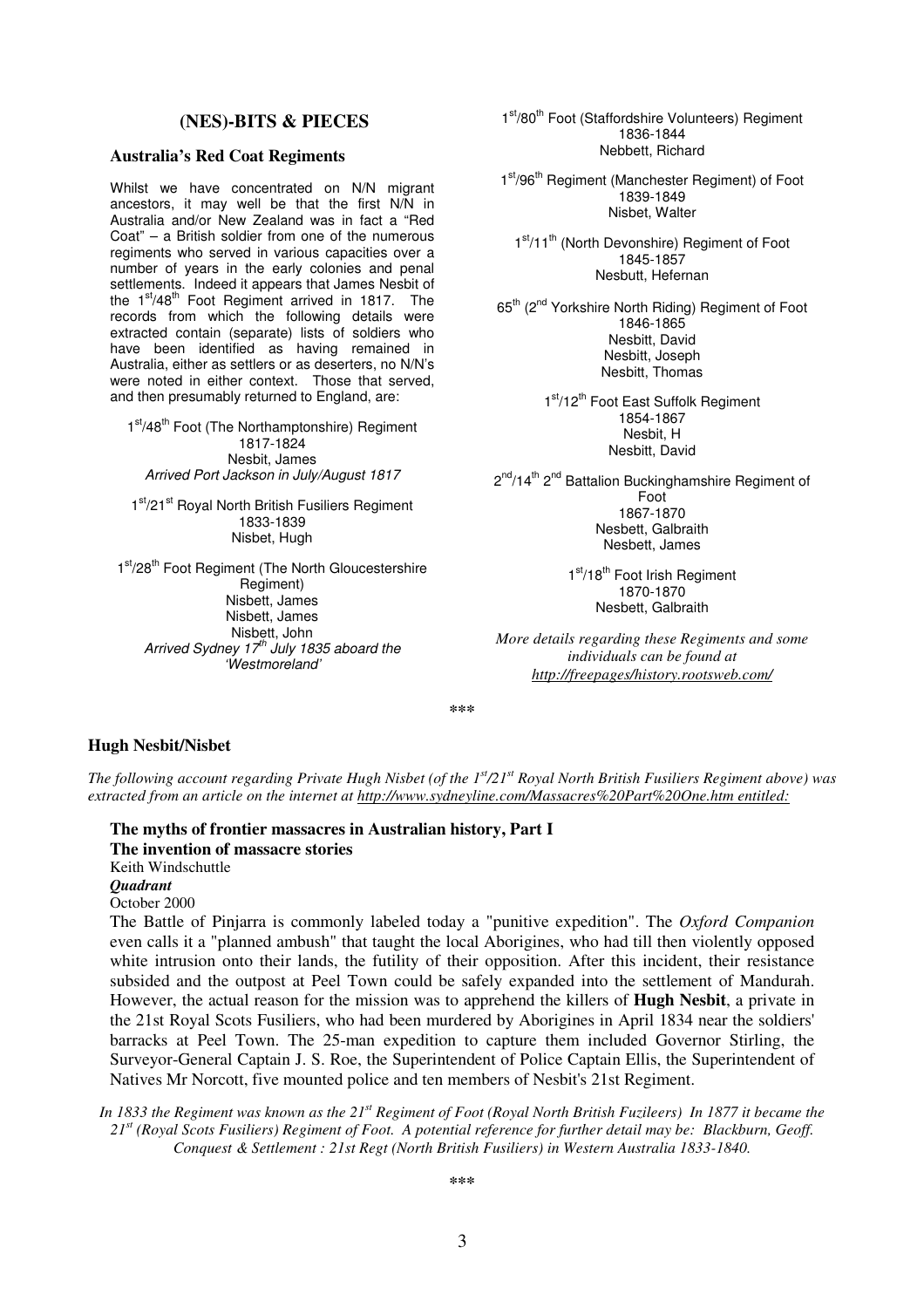## **Nisbets of Belhaven**

N/N member Robert V Nisbett submitted the following material referring to the Nisbets of Dunbar. His late cousin, William Nisbett a resident of Dunbar, found the following inscription in the Dunbar Parish Church, Old Cemetery *before 1990.*

> This burying ground is the property of the Nisbets of Belahven, old Heritors of the Burgh. The present possessor James Nisbet of Wigmore Street London caused this stone to be erected to the memory of his grandfather William Nisbet who died on the 25<sup>th</sup> December 1771 and

> his grandmother Elsph De Neville who died 1<sup>st</sup> February 1780 and Mary Nisbet his aunt who died 21<sup>st</sup> September 1816 whose remains with those of their Ancestors are deposited in this place.

Robert's letter states "The specific mention of Nisbets of Belhaven immediately attracted his attention as that was how our family line was known. However after much searching he could not discover any recorded data to that effect. No doubt the main reason being that not long after he discovered the tombstone the church was destroyed by fire and most of the Parish records burned. Time has also caught up with the old stone which unfortunately has now crumbled away."

As Robert has described above, these N/N's were not able to be traced through recorded link/s to his family tree, documented in the N/N Society Monograph "The Progression of a Branch of the Dirleton Nisbets to Australia". *Perhaps this information could be of assistance to some member researching their family history.*

\*\*\*

**N/N – variants** *"A rose by any other name ……"*

*Some recently reported variant spellings:*

*John Nesbit (NZ Regional Officer) provided the following snippet – an excerpt from an e-mail from his son, Trevor:*

Sent: Sunday, May 06, 2007 2:03 PM Subject: are you a nebsite?

I have just been marking an assignment for a student who spelled my name as Trevor **Nebsite**...- quite good when the assignment was about a Website....

**\*\*\***

### *Some Naisbitt snippets:*

- John **Naisbitt** Author "Megatrends", 'Global Paradox" – in everyone's library! Biography is on the internet.
- ElectricScotland.com "NESBIT(T), NISBET(T) page 1 "Another account of the name" 1<sup>st</sup> paragraph lists "Naisbitt" as one of 42 variant spellings.
- The name is common in Durham, Canada and there are 5 listed in Melbourne white pages.
- Richard **Naisbitt** who has appeared in earlier editions of N/News – "Birds of Prey" keeper at Healesville Sanctuary – most recent reference to him in N/News 77 page 6.

**\*\*\***

*Article on "Australia's Red Coat Regiments" in previous section of this newsletter:*

- Nebbett
- Nesbutt
- Nesbett

**\*\*\***

The (Melbourne) Age on page 13, Thursday 21<sup>st</sup> June 2007 was an article entitled *MPs' pay setter a 'Lib mate'* by Katharine Murphy and Cathy **NILBETT**

**\*\*\***

**John Nisbett** – patent/s on inventions

### On Tuesday, 01-May-2007

## Pauline Fluerty - from Perth, WA wrote:

Hello, I have been searching for patented inventions for my gr gr Grandfather John Nisbett of Belhaven, Dunbar. Thought I had found them and had them sent over - alas! Not my John Nisbett.

So, is this your John Nisbet? b c1819 in Barony, Lanark, Living in Coatbridge, Lanark in the 1861 Census (he was an Engine Smith Overseer) - I have copies of his inventions from the Mitchell Library in Glasgow.

Happy to pass them on to the correct family. Pauline

*Pauline thank you for this generous offer, perhaps you might consider lodging them with the Society.*

که ن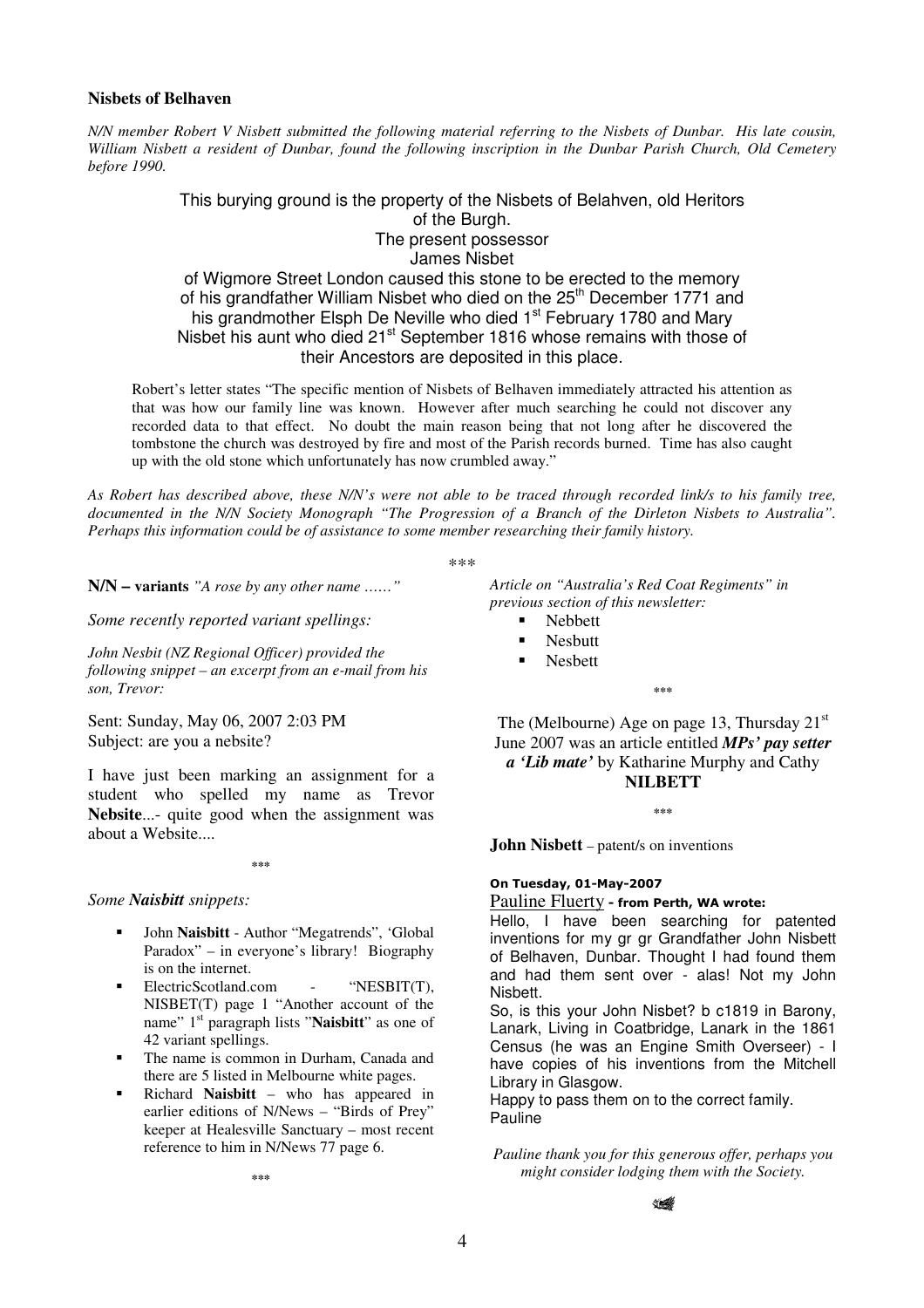# **N/N ' s I N T H E N E W S**

## **S u e N e s b i t**

*rhe entry at right was spotted in the Melbourne Herald Sun of Sunday, June 3, 2007* (*page not n o t e d) .*

**\* \* \***

### **John Barth** – N/N member

An eagle-eyed Helen Nesbit *spotted the entry below in the Melbourne Herald Sun of Monday, June 11, 2007 on page I*<sub>1</sub> in the VOX POP section.

The **VOX POP** question being *Do you***<b>***support recommended law changes allowing lesbians a n d s in g le wo m e n a c c e s s t o I VF tre a tm e n t in Vic t o ria ?*



## **JOHN BARTH** 55, Camberwell

No. I quite like the marriage state, being a parent. I think children need both parents.

**\* \* \***

## **R N i s b e t**

In a full layout spread across pages  $14 \& 15 \text{ of }$  The (Melbourne) Age, Wednesday June  $6^{\text{th}}$  2007, the ANZ bank thanked their Victorian staff (all by name) in recognition of having been named Money magazine's Bank of the Year. Amongst the 15,500 names was **R.** Nisbet.

A similar item appeared a few *y e a rs a g o - s e e N/Ne w s 76, p . 6 .*





# **Sue Nesbit, 36 Dean Henderson, 35**

**DEAN and Sue met nine** years ago at a country barbecue.

Dean proposed to Sue at the restaurant where they had their first date

They were married at Holy Trinity Anglican Church, East Melbourne, and had the reception for 104 quests at The Willows. South Melbourne

The bridesmaids were Robyn Pendlebury, Kylie Bierman and Jan mawson.

The groomsmen were Jason Barrie (best man), Jason Draper and Craig Stevens.

The pair honeymooned on Daydream Island and plan to live in the Bayside suburbs.

They live in Malvern East.

## **THE WANTED LIST**

**Biographical Dictionary –** updates requested

Any updates to biographical data for members and their wider families since 1994 are requested. I do not believe that there have not been more births, marriages and deaths than the few received to date. Please assist with this vital project. Even if just an excuse to contact both close and distant relatives – please do it and pass the information onto the secretary or editor. The Biographical Dictionary has assisted many of our newer members and is a critical resource to the society.

**\* \* \***

**Robert Charles Nisbet –** antecedents wanted

**From:** Paul Nisbet **Sent:** Monday, 23 July 2007 Subject: great grandfather

I have been looking into Nisbet history and trying to find my family links to Scotland/UK. My father, Peter Wallace Elliott Nisbet, b.<br>1925. Malvern. Vic. Mv Malvern, Vic. My grandfather Peter Harold Nisbet, b. 1907, Vic.

My great grandfather, Robert Charles Nisbet, emigrated to Victoria is the link back to Scotland/UK branch of family. Apparently he married twice, my grandfather a product of the second marriage (only child). I think one son from the first marriage was named Arthur and there was a brother (name forgotten, perhaps Cecil). I would appreciate any information.

I do not have an arrival date. Great grandfather was an artist & musician and I think a merchant seaman. I think one of his wives was a MacDonald or a Donaldson, I'm not sure which.

Paul Nisbet

**\*\*\***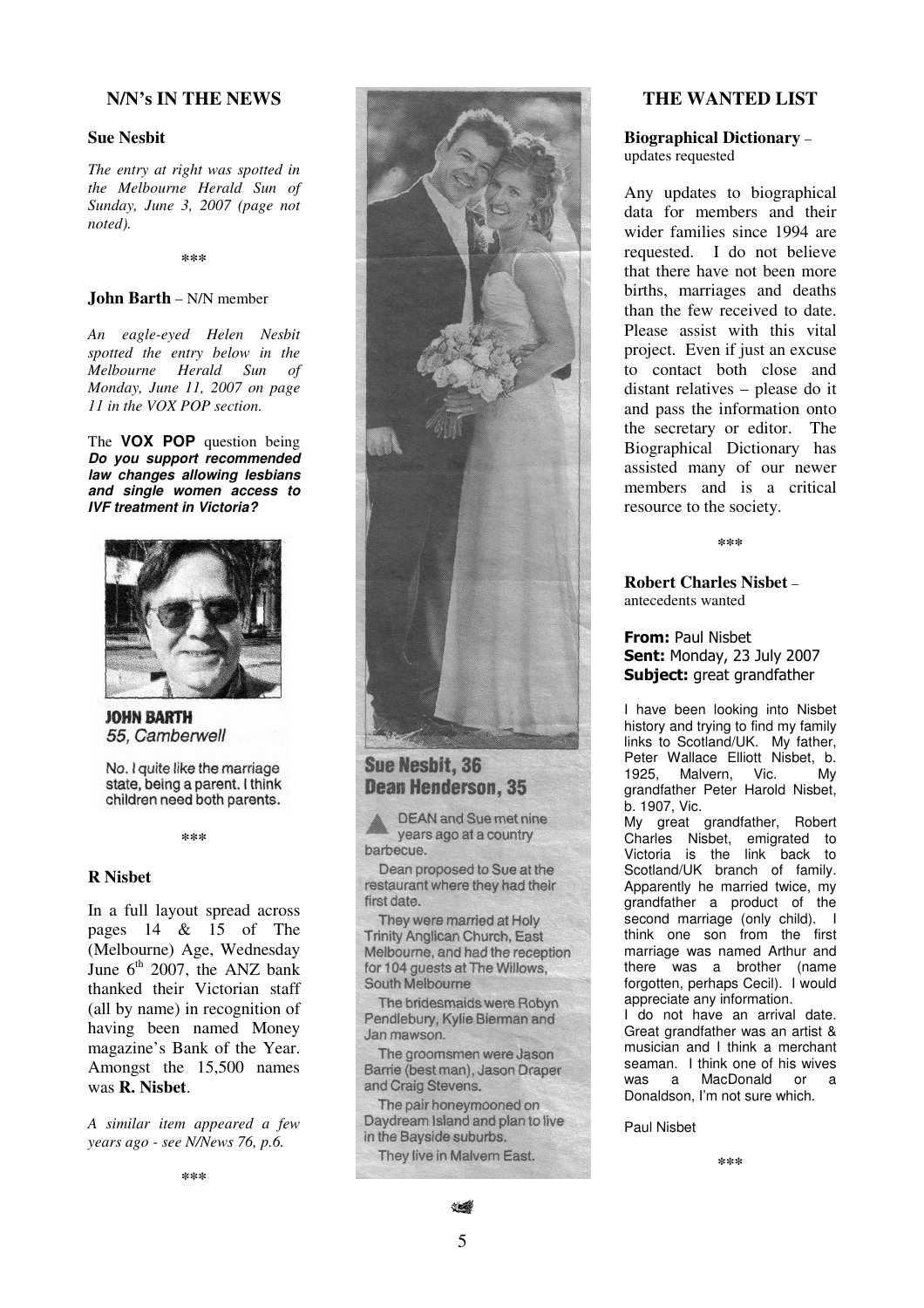## **Kevin Nisbet** –his family tree

The following is a compilation of material extracted from a recent exchange of e-mails, telephone calls, research by *several N/N members all emanating from kindly act of friendship.*

For the N/N Society, it has been a short but active association. The  $3<sup>rd</sup>$  June 2007 saw a non-standard application submitted to the N/N Homepage from Robin Bishop on behalf of an ailing friend, Kevin Nisbet. Along with the application was a request for assistance in tracing Kevin's family history. Robin advised that Kevin was very ill and so "time was of the essence" if Beverly was to be enabled to show Kevin a family history.

Kevin's great grandfather, George Scott Nisbet married Sophia Sanson in Wellington, NZ in 1880. The family was believed to have originated from Kelso, Scotland. In her Guestbook entry it is noted that Kevin's grandparents were George Scott Nisbet and Ellen Sparkes.

*Ian M Nisbet, responded rapidly to this request, telephoning Robin to advise that membership for Kevin & Beverly had been granted and that the Society would make efforts to assist. John Nesbit (NZ Regional* Officer) was advised and a request to John Barth (archivist) was issued as well as consulting N/N reference *material on hand.*

Unfortunately, material was not immediately available/forthcoming. By 18<sup>th</sup> June Robin had made a little progress through discussion with Kevin's cousin, George, who was born in Newcastle upon Tyne, not Kelso. Robin had also been actively pursuing other material and was able to provide further detail, as below:

- 1. Kevin Nisbet, b. Pahiatua, NZ 1944, married Beverly Brown
- 2. Reginald Nisbet, b. Pahiatua, NZ 1908
- 3. George Scott Nisbet b. 1881, NZ married Ellen Sparkes, b. 1880 (info needed about her)
- 4. George Scott Nesbit/Nisbet b. 1851 Newcastle upon Tyne, UK, married (in Wellington NZ) Sophia Sanson, b. 1861/63, Hampshire
- 5. Edward Nesbit/Nisbet married Jane Blake in 1837 in Kelso, Scotland. Jane was the dau. of Walter Blake and Isobel Scott
- 6. probably but not certain..William Nesbit b. 1788, Millfield, Kirknewton, Northumberland married Lilias (Lilly) Lindsay
- 7. also very uncertain but possibly an Edward Nesbit.

Robin was keen to not restrict detail to the Nesbit/Nisbet line only, but also gather details on Sophia Sanson's family and similarly for Ellen Sparkes' family. Kevin's health continued to deteriorate.

It was noted that the N/N Society UK publication of the church and parish records pre-1855 Scotland, Vol 2 *listed Edward Nisbet's marriage to Jane Blake in 1837, Kelso, Roxburgh.*

*This extra detail enabled a rapid response from John Barth who consulted the International Genealogical Index and located the following:*

Walter Blake, m.Isobel Scott, with issue

- 1. Joseph Blake, bap Kirkton of Roxburgh, co Roxburgh, Scotland 8 June 1823.
- 2. George Blake, bap there 1 November 1826.
- 3. Margaret Blake, bap there 22 September 1816.
- 4. Jean Blake, bap there 7 August 1819.

Edward Nisbet, m.Kelso, co Roxburgh, Scotland 1837 Jane (Jean) Blake, with issue

- 1. George Scott Nesbit, bap St John's parish, Newcastle upon Tyne, co Northumberland, England 24 August 1851.
- 2. Jane Bulman Nesbit, b.27 February 1866, bap Holy Trinity, Gateshead, co Durham, England 19 March 1866.

William Nesbit, m. Kirknewton, co Northumberland, England 26 December 1808 Lilias (Lilley) Lindsay, with issue:

- 1. David Nesbit, bap Kelso, co Roxburgh, Scotland 24 October 1819
- 2. William Nesbit, bap there 13 March 1822
- 3. Isabella Nesbit, bap there 26 May 1816.

Kevin passed away on the morning of Saturday, 14<sup>th</sup> July and a funeral service was held on Thursday 19<sup>th</sup>. Kevin's interest in family history was sparked by his diagnosis of a terminal illness. Whilst Kevin did not see the completed history he did see the bulk of it, and several other family member's have become interested and so may well continue to pursue this research. Should you possess any information on this lineage please *advise so that we can facilitate contact.*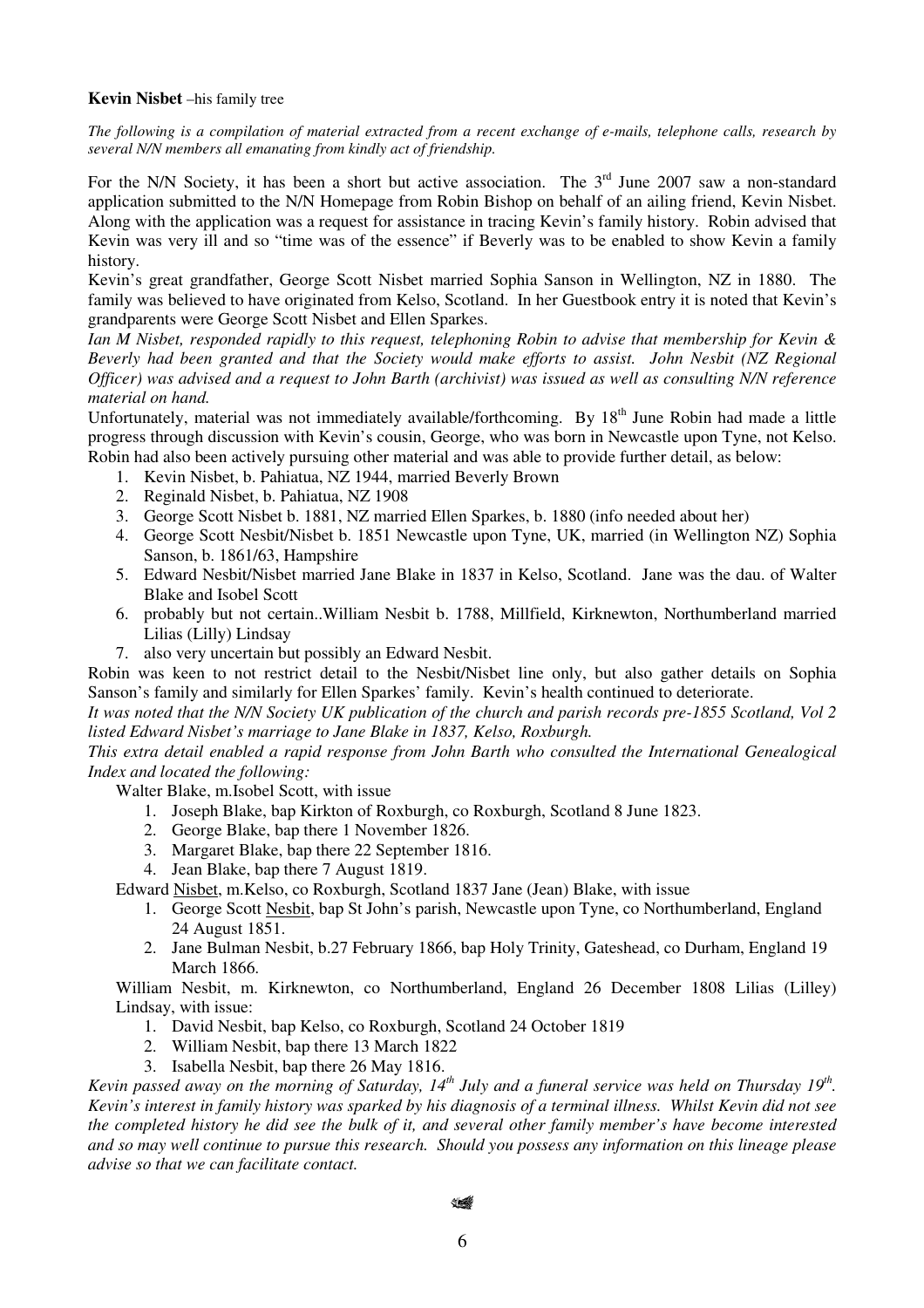## **FOUND**

#### **Neal Young** – N/N connection

New member, Penny Jakeman indicated the following in her covering letter:

"Have traced our family back to Isabella, John and Thomas Nesbit in New Zealand, arrived 1842. Do we link to your family tree in any way? Would love to correspond."

*Ian M Nisbet's initial research indicated that this was probably John Nesbit's family. John has since confirmed that John and Isabella are his great great grand parents – success already! The Young connection comes about through the marriage of William George Young and Lily Nesbit in 1901 in Nelson NZ.*

**\*\*\***

#### **Elizabeth Nisbet** – antecedents

#### On 18-May-2007

### Debbie Rummery - from Cairns, Qld wrote:

How wonderful!! I have found Elizabeth's family and, once confirmed I am a step further. George Nisbet married Agnes Sim in Edinburgh 15 Jun 1787 6 children: James, Janet, Agnes, Elizabeth m James Henderson, Alexander and Sophia.

Thanks for a great site and I really hope to meet some rel's.

*This entry was found on the N/N Society (British Isles) Guestbook, after finding some results in the GRD. If you link into this lineage either respond via the UK site or submit an entry in the Guestbook on the Australian site.*

### ٢

#### **FAMILY SNIPPETS**

## **Holly & Camille Ames**

Holly Ames and Robert Windle became engaged in Newcastle, Morpeth, UK on the 2nd June, 2007 and returned to settle in Australia during July. Their wedding won't be until summer, early 2009.

*Our congratulations to Holly and Robert on their engagement.*

Camille Ames and Andrew Russell were married on the 24th February, 2007 at St Georges Church and are now living permanently in Australia.

*As was reported as an upcoming event in N/News 82.*

14

## **STOP PRESS**

### **Sir Alexander Nisbet (MD)**

*Dr June Slee has recently found details regarding parents and relatives of Sir Alexander Nisbet (MD) and John Barth is assisting with further research. Once details are all available a N/News item is anticipated.*

**\*\*\***

#### **Murdock Nisbet -** corrigendum

I was looking up the information on Murdock Nesbit and came across your website. I would like to correct something you wrote as I have been reading about him in a scholarly work just published on THE BIBLE IN ENGLAND by David Daniell. In 1520 Murdock Nesbit did translate the Bible into Scots – in that you are right, but it was not from the King James because the KJV was not even translated until 1611. The Bible he had was a Wyclif New Testament – something that was illegal as it was illegal for anyone other than the priests of the Roman Catholic Church to have a Bible and even those Bibles were only in Latin. To have any type of Bible could be punishable by death. The main detail to correct is that he was working from a Wyclif Bible – sometimes spelled Wycliffe. Do look up on the web about John Wyclif or Wycliffe. That Bible by Murdock Nesbit is now found in the British Library – another correction you might want to make.

Thank you, Barbara Cross

**\*\*\***

*This is from the National Library of Scotland http://www.nls.uk/collections/rarebooks/collection s/bibles.html*

### **The Bible in Scots**

No complete text of the Bible in Scots has yet been published. Murdoch Nisbet produced a Scots version of the New Testament, translated from the Wycliffite Bible of John Purvey, between 1513 and 1539, but it remained in manuscript, known only to his family. Now published by the Scottish Text Society, it is available on the open shelves of the General Reading Room (SCS.STES1.46). The first translation of the New Testament into Scots from the original Greek was produced by William Lorimer and published posthumously. A copy of the first edition is also in the General Reading Room (Misc.12).

*The above entries were found on the N/N Society North America Guestbook*